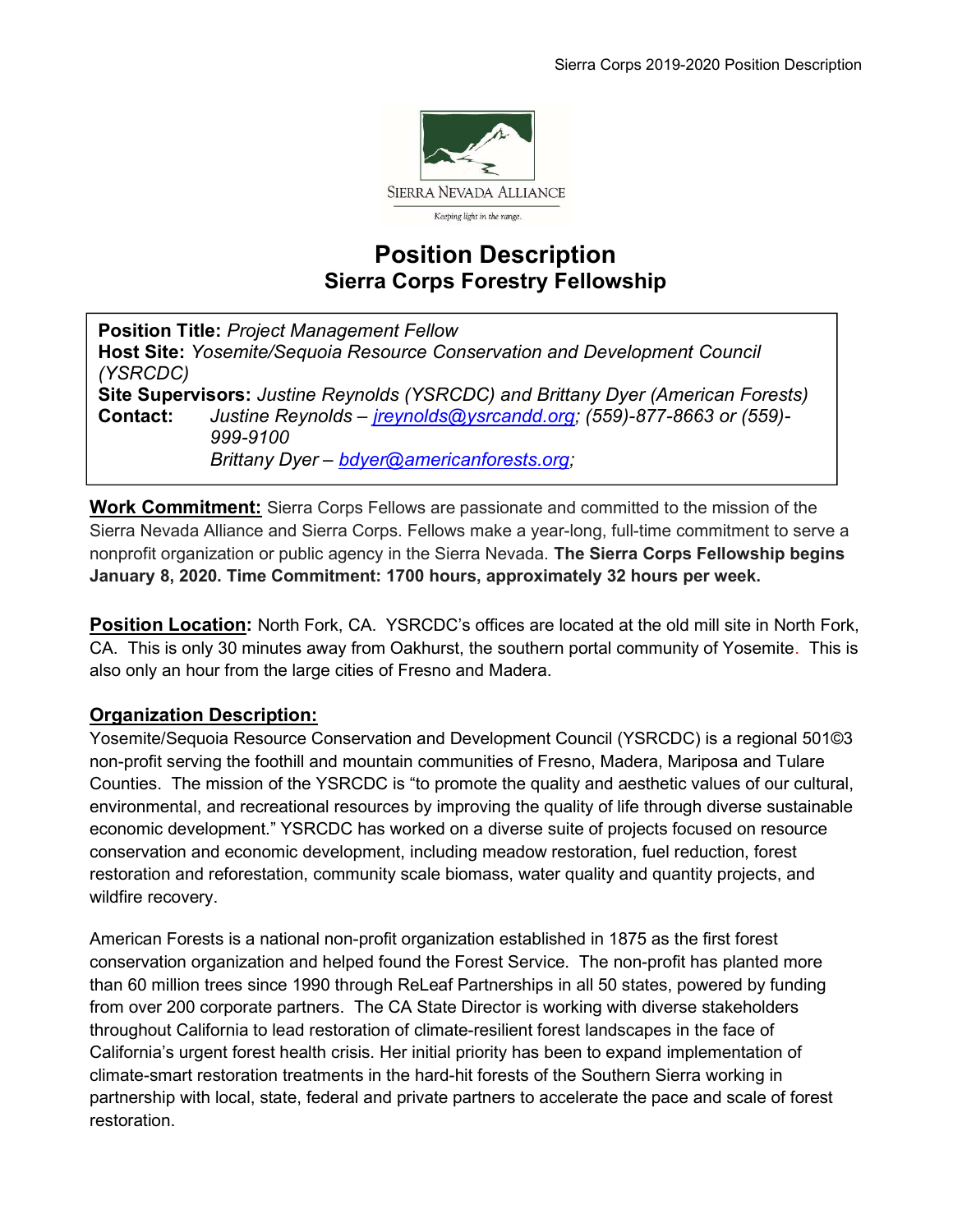#### Program Description:

YSRCDC has been identified as the local partner lead for the Southern Geography of Sierra Nevada Conservancy's WIP capacity program, funded by the Regional Forests and Fire Capacity program. This role requires YSRCDC to assess the region's planning and programmatic capacity, develop a strategy to implement plans and provide capacity development assistance, and coordinate with beneficiaries and partners to document progress. The fellow will be working with American Forests, the technical and planning assistance partner, to coordinate and implement the planned capacity building and technical assistance.

Recently the Council has focused on working on the tree mortality at the community scale in Madera and Mariposa Counties. Now that the proximate emergency is passing, YSRCDC is shifting focus to A) strategic planning for future wildfire mitigation implementation and B) shifting to working more with Tulare and Fresno partners to increase project implementation and grant capacity. In addition, YSRCDC recently signed a Master Stewardship Agreement with the Sierra National Forest which will result in coordination with partners to identify sponsor organization benefits. American Forests is tied into these processes as a technical expert in climate adaptive planning, either as a cooperator on grant funded programs or through a Memorandum of Understanding between the organizations.

## Position Description:

The Project Management Fellow performs tasks that differentiate depending on the funder and project or program at hand. The fellow is expected to be aware of all grant guidelines, deliverables and timelines. The fellow will be asked to think creatively about the tasks at hand to see how a project may be able to be leveraged or improved. The PM manages projects and programs while keeping Council's best interests at hand. This position requires attention to details, anticipating changes or adaptations, building in preventatives, ability to multi-task, and time management.

During the year, the Project Management fellow will be primarily expected to support project management, partner coordination, and outreach and engagement activities associated with Sierra Nevada Conservancy's Regional Forest and Fire Capacity Programmatic funding. This includes meeting with partners, developing capacity assessments, providing capacity building support, and supporting partners as requested to complete prioritization processes. The other portion of the fellow's time will be spent supporting YSRCDC and American Forests' joint projects, supporting collaborative planning processes and biomass utilization, and working with Council sponsor organizations to provide technical assistance.

## Required Qualifications:

Must be a U.S. Citizen, U.S. National, or Lawful Permanent Resident Alien of the U.S.

- Must have a minimum of a High School Diploma or GED (higher education degrees are strongly recommended)
- Must be a minimum of 18 years old
- Must be able to pass criminal background check
- Some hiking and being outdoors for up to 6 hours during project site visits
- Occasional evening and weekend work
- Working with the public
- A valid class C driver's license